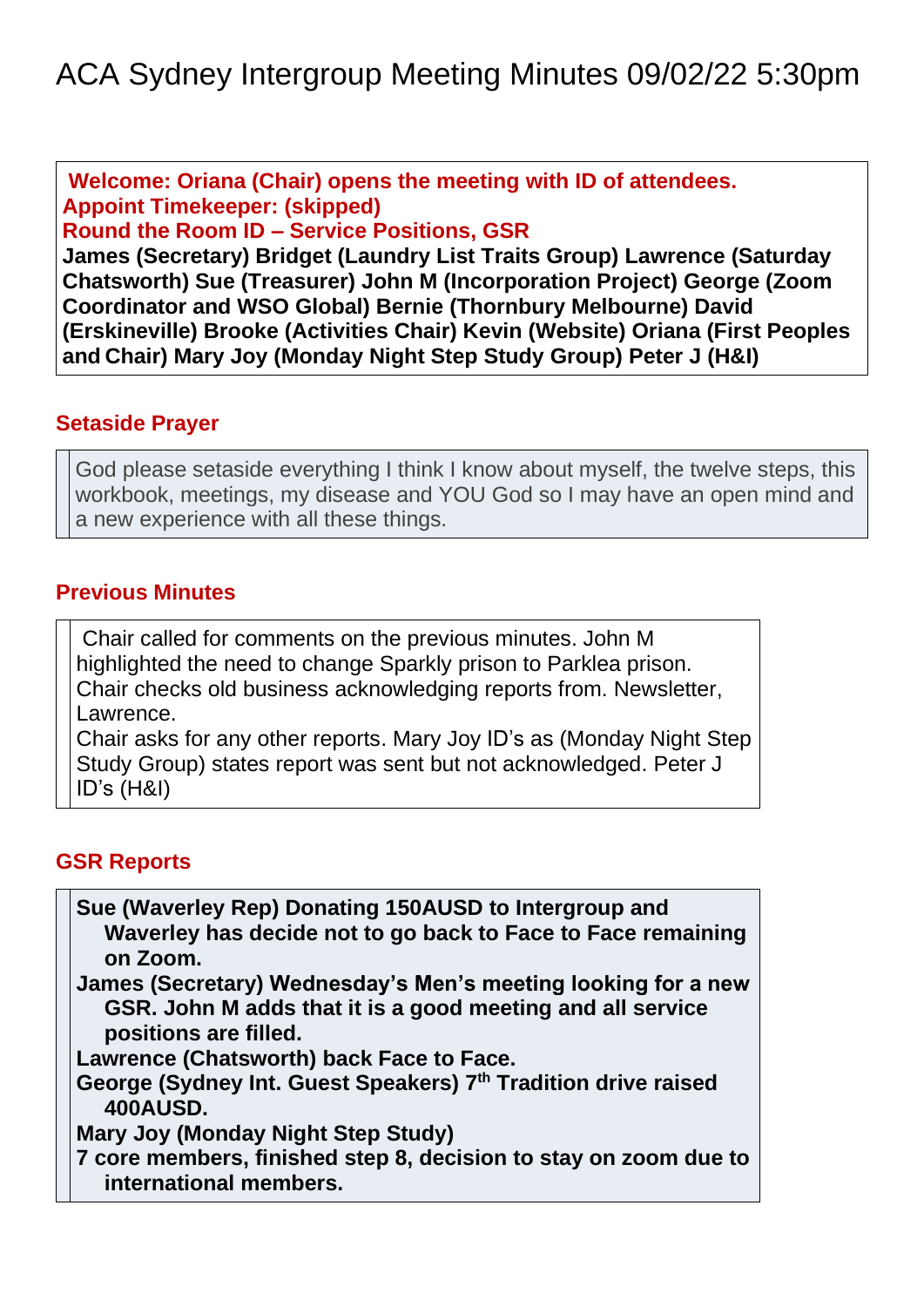**Naraweena report, meeting getting strong, donating 100AUSD to Sydney Intergroup. All positions filled. Monday morning laundry list meeting.**

**David (Erskineville) Good strong meeting, experience strength and hope. Good attendance remaining on Zoom. Bernie (Thornbury) meeting going well.**

#### **Intergroup Chair Reports**

#### **H&I Report Peter J** South Pacific Private Hospital roster is up and running, speakers on board, remaining on Zoom. Parklea Prison men's speaker meeting proposal e-mail sent and positive response received, process started. Follow Up E-mail • SPP: All speaker's positions were filled in February, with one new volunteer attending for his first time. On one occasion, our speakers had to relocate to another zoom site. • Parklea Prison: An introductory meeting was held electronically with the prison psychologist and a co-ordinating officer with Lawrence and Peter J for ACA. These early discussions are looking at viability, application, frequency and numbers. The prison reps. need to confer with other colleagues, while the word is going out to find male members interested. Lawrence has created a flyer for the newsletter with George putting it on WhatsApp. My thanks to both these tech-savvy guys. In service peterj **Literature and Newsletter Chairs send their apologies unable to attend.** Chair reports that Literature Chair says there is a backlog. Follow up e-mail from Literature Chair Dear IG

Seeing the email below I have decided to resign. I hereby give one months notice from today or until such time a replacement is found.

I have no doubt someone will be able to be more present in this service position than I can be at the moment.

I will provide you with reconciliation of postage that has been paid to date, and record keeping of orders in due course.

In future, it would be preferable you speak with me directly rather than throwing me under the bus in a group email – it was unneccessary. Thank you!

*Janine*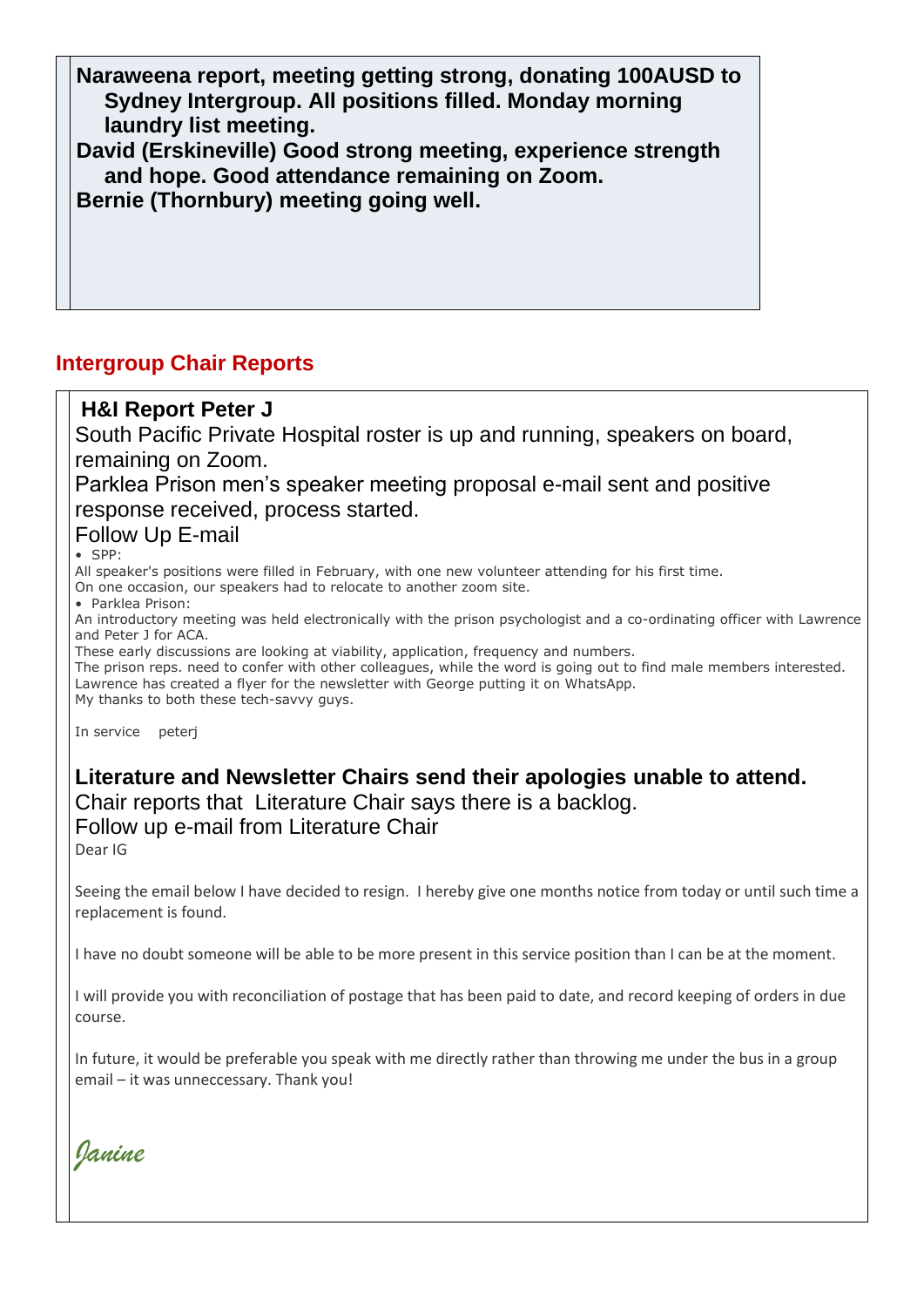Chair presents questions from Newsletter Chair about e-mails and how they are directed. Discussion becomes Web Chair's report.

#### **Web Chair Report**

Kevin explains about emails and continues with forms on the website which can be filled out by IG and GSR, highlighting that these forms need to be secure. Chair raises a question about time zones of meetings on the website, Web Chair will make it clear that time zones are local time.

Followed by discussion about details of the website.

## **Activities Chair**

Brooke mentions there's not much to report, budget sent to Treasurer.

#### **Incorporation Project Chair**

John M states the project is waiting for approval to move ahead. Discussion about the project and the benefits of the project.

Motion passed to proceed with incorporation.

Follow up e-mail from Incorporation Project Chair Hi Team,

Here's an update on the latest issues around incorporation. If you would, please read it before Wednesday's meeting.

Update on Incorporation, 6 March, 2022.

I've listed below the steps to become incorporated. I've drafted a proposed name for the Association which is ADULT CHILDREN ASSOCIATION, INC. (I have searched the NSW Incorporated Associations On-line Register and the Trade Mark and this name is available.) An alternative could be ADULT CHILDREN ASSOCIATION NSW, INC.

I'd like a decision from Intergroup members at the March meeting for this single item.

In other matters, I'm seeking assistance in writing a clear statement establishing the associations objectives and have been in discussion with David T and Marc P about these items.

I've reviewed a model constitution developed by the NSW government and it appears fit for purpose, though I'd like to compare it with a constitution developed by members of other fellowships to see if it needs some modifications. I'm in contact with some others who can help develop this.

In the meantime, I'll need five members to serve roles as President, Vice President, Secretary, Treasurer and find three other nonoffice bearers and will work on that for the next month.

To fill out the incorporation form, we will need a physical address, not a PO Box. We will also need an email address that can be used for communications to the association.

Regards, John M

FYI:

Steps for forming an incorporated association.

- 1. Choose a Name one that reflects the purpose
- 2. Establish Objectives of the Association
- 3. Draft the Constitution determine committee structure, the number of members; allocation of office-bearers such
- as President, Vice President, Secretary, Treasurer; and 3 ordinary non-office bearers. Also determine member fees. 4. Prepare form A2 (two pages)
- 5. Prepare for Formation Meeting foundation members agree on key principles for association, name, objectives, adopt constitution, elect office-bearers and first public officer, create relevant sub-committees, sign form A2, authorise public officer to pay fees.
- 6. Lodge form A2
- 7. Get an ABN, set up bank accounts.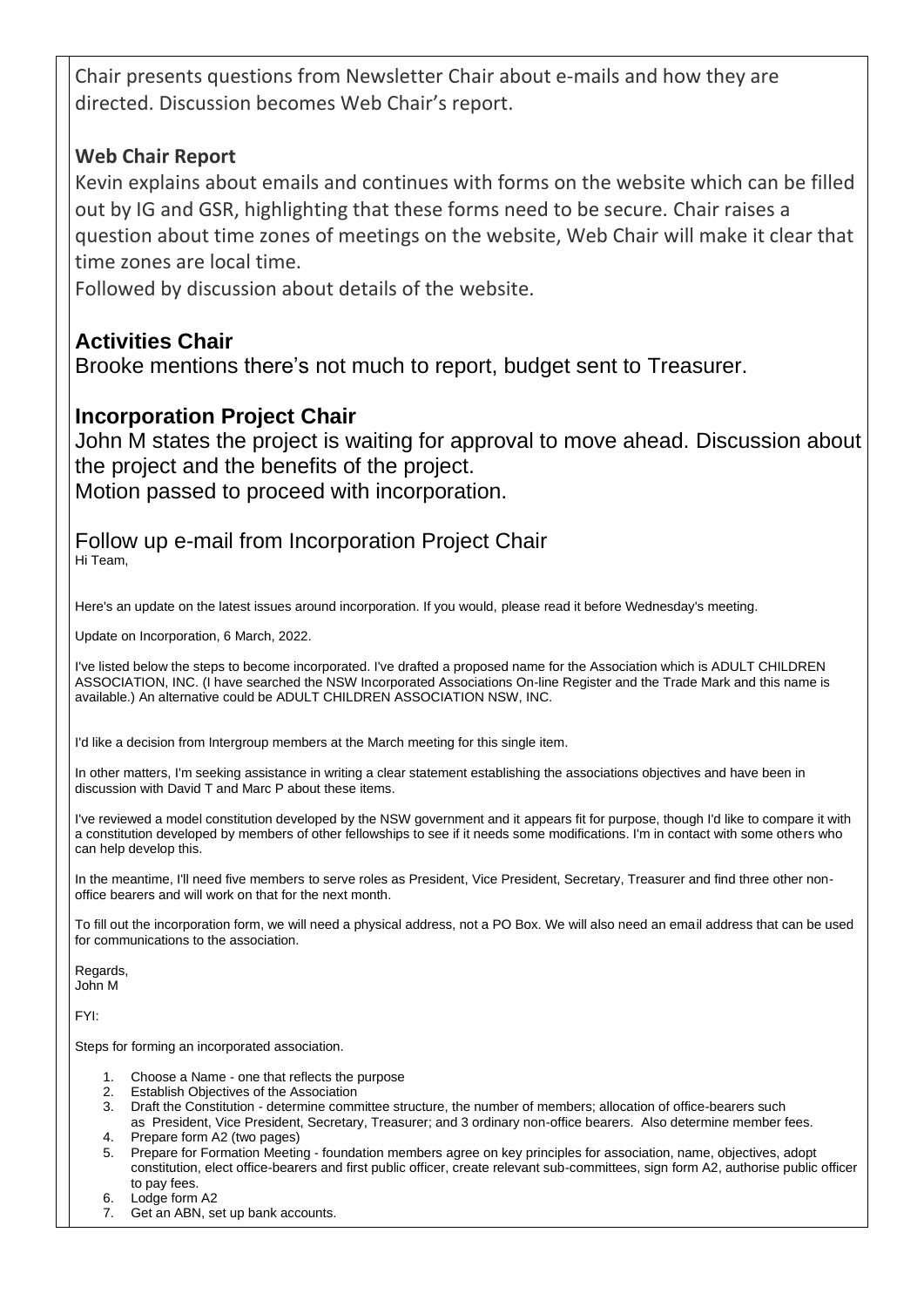| <b>National Intergroup Project Chair</b> |  |
|------------------------------------------|--|
|------------------------------------------|--|

Lawrence reached out to members to find out if there was an interest in a National Intergroup. Meeting organised with an agenda drafted by Sharon P and invitations sent to regional intergroups including New Zealand.

Lawrence went on to describe the Saturday Step Study Group with 27 people and the Loving Parent group started with 30 people.

Follow up emails from National Intergroup Project Chairand Study Groups Rep. Australian National Vision Meeting Update – March 2022

Our first meeting was on Saturday 12 February. It was attended by 9 members from Adelaide, Melbourne and Sydney.

The following motion was carried

We work towards creating a region of Australia + NZ, meeting monthly, and continue to invite all interested groups and individuals. The scope and function of Region to be defined.

An invitation to next meeting details has been advertised in Adelaide + Sydney Newsletter, emailed to our data base of over 500

Next Meeting: Saturday 12th March @ 3pm Zoom ID: 913 2607 8635 Pass: Steps.

Regards

lawrence

Sydney Intergroup March 22 – Step Study Groups.

HI,

Both Study Groups are underway and have approx. 20 members each week.

Our Loving Parent Group is underway and has approx. 25 members each week

YIS

Lawrence

#### **Treasurer Report**

Sue G reports payments made to literature fund and actively coordinating with other chairs about budgets.

P.O. Box questioned as payment is due.

Peter J discussed a budget for booklets for H&I.

Proposed annual budget ready next month.

Insurance is renewed. Specific addresses of meetings not needed but a single address is needed.